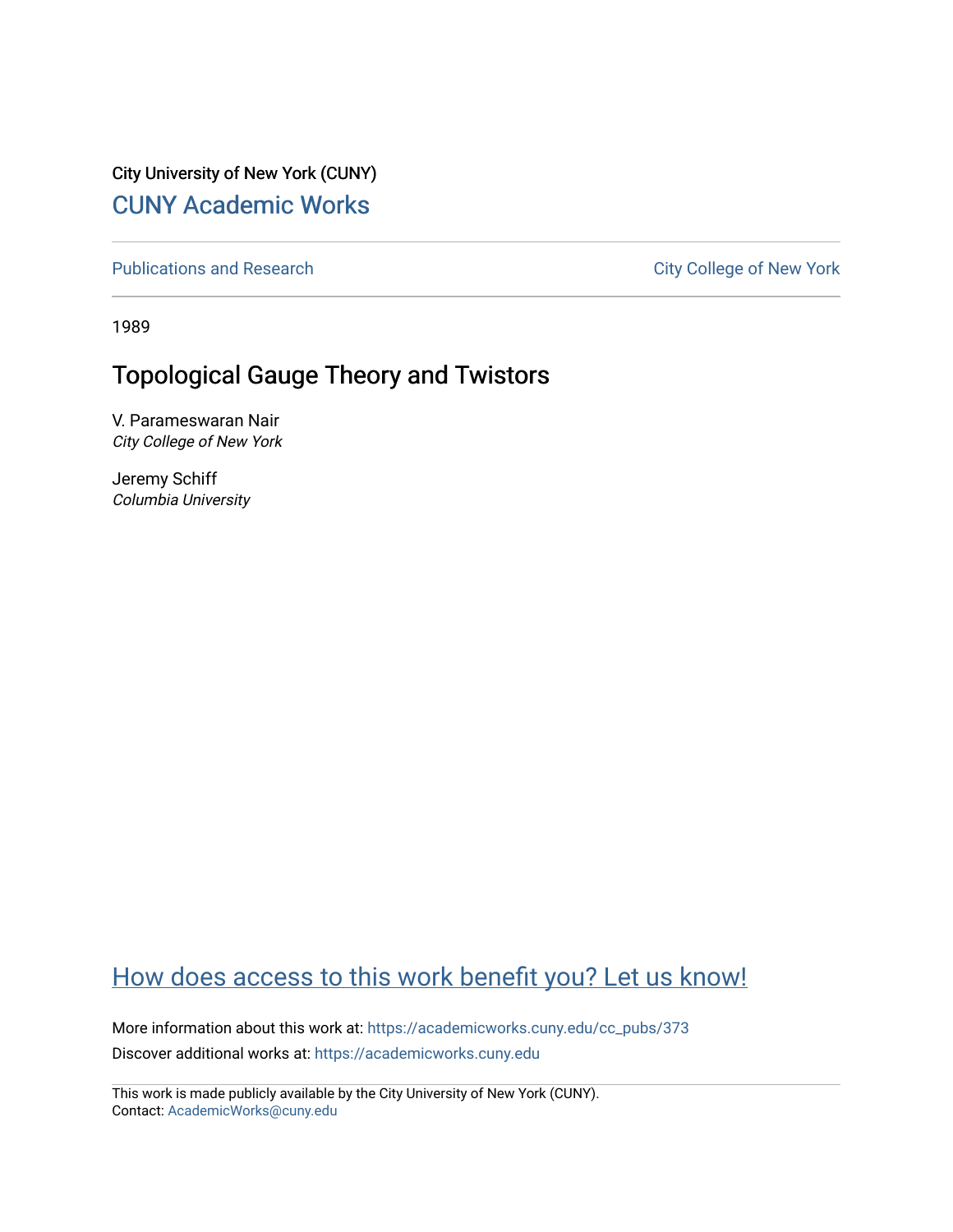### Topological Gauge Theory and Twistors

V.P.Nair and Jeremy Schiff Physics Department, Columbia University New York, NY 10027

#### Abstract

By use of harmonic superfields, Witten's topological gauge theory is written as a field theory on a supertwistor space. Further, using the realisation of complex compactified Minkowski space as a quadric in  $\mathbb{C}P^5$ , we show that the theory has a simple formulation in terms of analytic superfields on super- $\mathbf{C}P^5 \times \mathbf{C}P^3$ .

This research was supported in part by the U.S. Department of Energy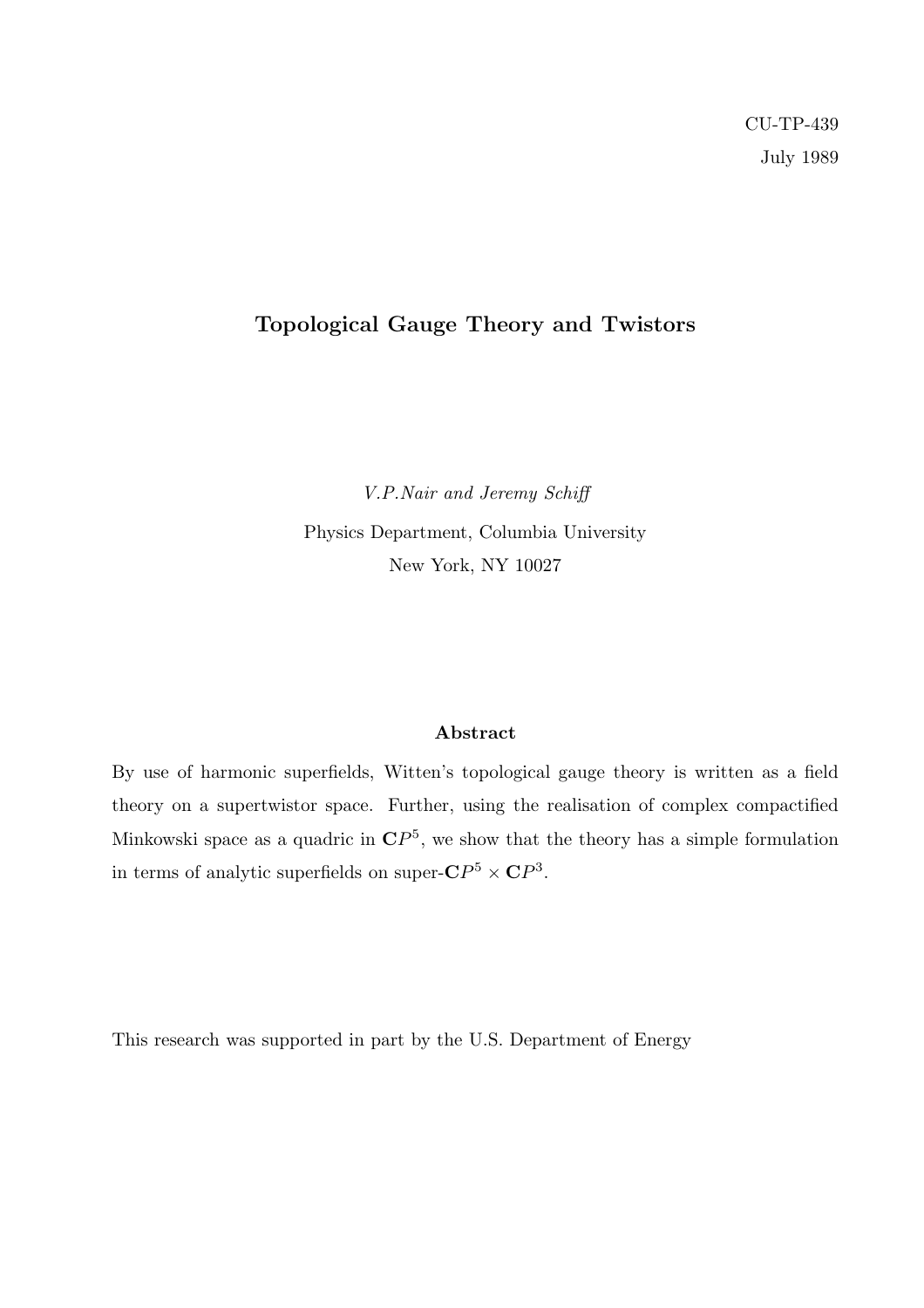#### 1.Introduction

In this paper we give a twistor theoretic description of the topological gauge theory constructed by Witten, in which the Donaldson polynomial invariants of four-manifolds can be obtained as correlation functions [1],[2]. Several authors have observed that Witten's action is a gauge fixed version of a topological action  $\int Tr(F \wedge F)$ , or something similar, through a BRST procedure [3]. In [1] Witten suggested another interpretation of the theory, at least on flat space, as an  $N = 2$  supersymmetric gauge theory with a reinterpretation of the action of the Lorentz group. The internal  $SU(2)<sub>I</sub>$  relating the two supersymmetries is identified with  $SU(2)_R$ , the right chirality component of the Lorentz group. We shall develop this point of view using the harmonic superspace approach to  $N = 2$  supersymmetric gauge theory [4]. In this approach one considers superfields not on regular superspace M but on harmonic superspace which is of the form  $M \times \mathbb{C}P^1$ . The authors of [4] show that the constraints of  $N = 2$  supersymmetric gauge theory can be solved in terms of analytic fields on harmonic superspace, giving an unconstrained superfield formalism for the theory. With the reinterpretation of the action of the Lorentz group, we obtain a superfield description of the Witten theory (distinct from the superfield formulation given in [5]), defined on a supersymmetric version of twistor space [6]. The BRST-type Q-symmetry used in proving the topological invariance of the theory becomes a Grassman analogue of the scaling symmetry  $\pi^{\dot{\alpha}} \to \lambda \pi^{\dot{\alpha}}, \lambda \in \mathbb{C}$  which allows us to go from  $\mathbb{C}^2 - \{0\}$  defined by  $\pi^{\dot{\alpha}}, \dot{\alpha} = 0, 1$ , to the projective space  $\mathbb{C}P^1$ .

Another geometrical description of spacetime, closely related to twistor theory, is the  $\mathbb{C}P^{5}$  calculus [6], [7]. Complex compactified Minkowski space can be realised as a quadric  $\Omega(X) = 0$  in  $\mathbf{C}P^5$ ,  $X^M$ ,  $M = 1, \ldots, 6$  being homogeneous coordinates for  $\mathbf{C}P^5$ . We show that topological gauge theory has a very natural formulation in this language. In particular the Lagrangian is given by  $Tr(A_{\Omega})^2$  where  $A_{\Omega}$  is the (Lie algebra valued) gauge potential along the direction  $\frac{\partial}{\partial \Omega}$  orthogonal to  $\Omega(X) = 0$ , i.e. orthogonal to (complex) Minkowski space. The relationship with twistor space can be recovered by the well-known observation that certain lines in twistor space define (complex) Minkowski space, and conversely certain planes in Minkowski space define twistor space  $[6]$ . The  $\mathbb{C}P^{5}$  description also extends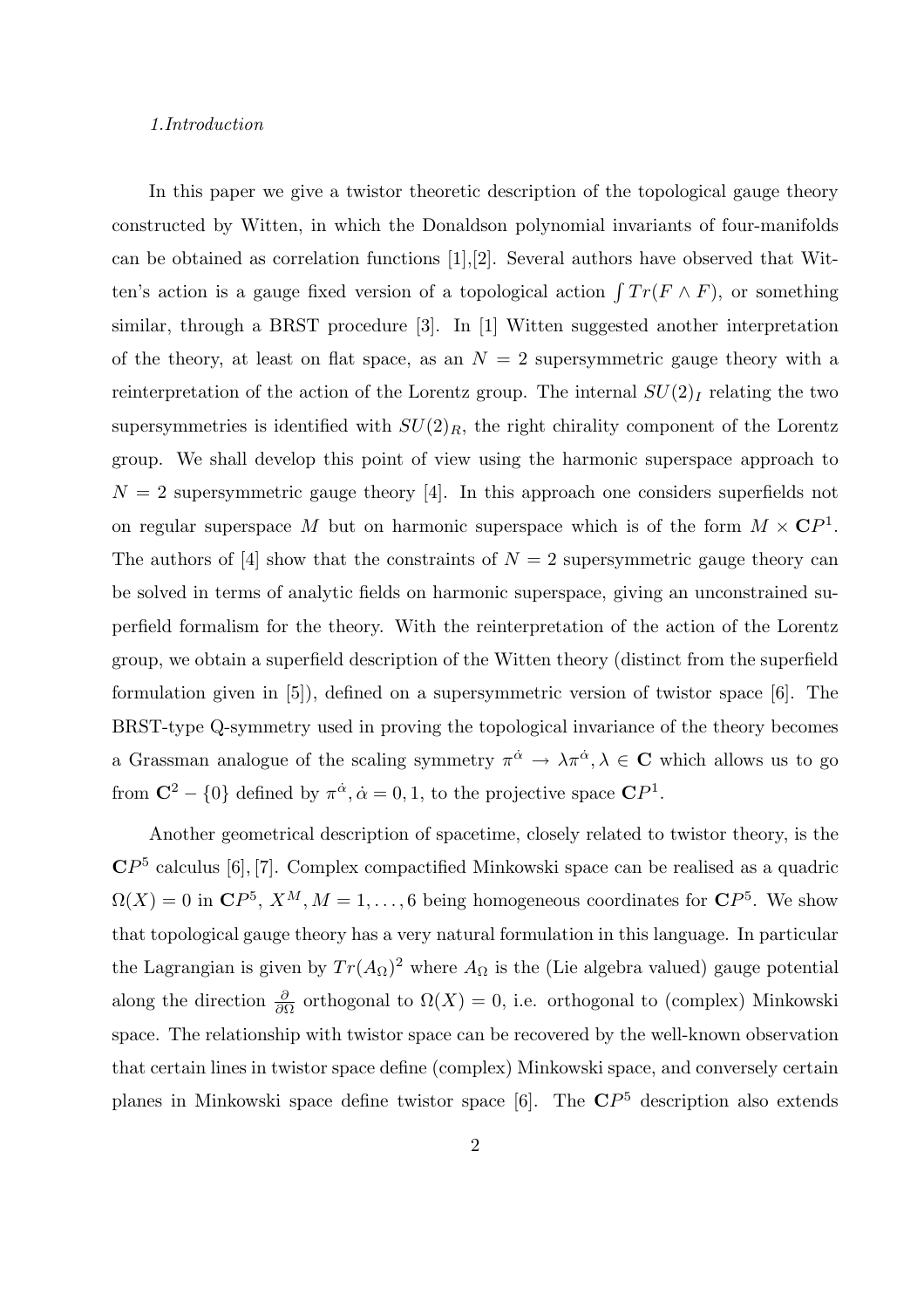naturally to conformally flat manifolds.

A suggestion that twistor space may be a natural setting for topological field theory was also made recently by Penrose [8]. In the particular case of topological gauge theory, the theory gives information about instanton moduli space, and via the Ward correspondence, instantons correspond to certain holomorphic vector bundles on twistor space [9]. Thus we feel that the twistor formulation may give some extra insight into topological gauge theory.

#### 2.Harmonic Superspace Formalism

We begin with a description of the harmonic superfield formalism of  $N = 2$  gauge theory. Spinor notation will be used, i.e.  $\psi^{\alpha}, \psi^{\dot{\alpha}}$  transform as spinors of  $SU(2)_L$  and  $SU(2)_R$  respectively, which are left and right components of the Lorentz group. We use the conventions of [4] for raising and lowering of indices. Harmonic superspace is described by coordinates  $(x^{\alpha\dot{\alpha}}, \theta_i^{\alpha}, \bar{\theta}^{\dot{\alpha}i}, \pi^i)(i = 0, 1)$  where the  $\theta$ 's are Grassman variables and  $\pi^i$ are two complex variables,  $\pi^0 = \pi^1 = 0$  excluded, but the theory has invariance under  $\pi^i \to \lambda \pi^i$ , so that ultimately the  $\pi$ 's describe  $\mathbb{C}P^1$ . Alternatively one can use  $u^i = \frac{\pi^i}{\sqrt{|\pi|^2}}$ which describe  $SU(2)$ . Invariance under  $U(1) \subset SU(2)$  can be achieved by assigning a  $U(1)$ charge +1 to  $u^i$  and -1 to  $\bar{u}^i = (-(u^2)^*, (u^1)^*)$  and ensuring balance of these charges in any equation (here \* denotes complex conjugation).

We define  $\xi^{\alpha} = \theta_i^{\alpha} u^i$ ,  $\bar{\xi}^{\alpha} = \theta_i^{\alpha} \bar{u}^i$ ,  $\eta^{\dot{\alpha}} = \bar{\theta}_i^{\dot{\alpha}} u^i$ ,  $\bar{\eta}^{\dot{\alpha}} = \bar{\theta}_i^{\dot{\alpha}} \bar{u}^i$  and consider the following basis of vector fields on harmonic superspace:

$$
D_{\alpha\dot{\alpha}} = \frac{\partial}{\partial x^{\alpha\dot{\alpha}}}
$$
 (1*a*)

$$
D_{\alpha}^{+} = \frac{\partial}{\partial \bar{\xi}^{\alpha}} - \frac{1}{2} \eta^{\dot{\alpha}} D_{\alpha \dot{\alpha}}
$$
 (1b)

$$
D_{\dot{\alpha}}^{+} = \frac{\partial}{\partial \bar{\eta}^{\dot{\alpha}}} + \frac{1}{2} \xi^{\alpha} D_{\alpha \dot{\alpha}} \tag{1c}
$$

$$
D_{\alpha}^{-} = \frac{\partial}{\partial \xi^{\alpha}} + \frac{1}{2} \bar{\eta}^{\dot{\alpha}} D_{\alpha \dot{\alpha}}
$$
\n(1*d*)

$$
D_{\dot{\alpha}}^{-} = \frac{\partial}{\partial \eta^{\dot{\alpha}}} - \frac{1}{2} \bar{\xi}^{\alpha} D_{\alpha \dot{\alpha}} \tag{1e}
$$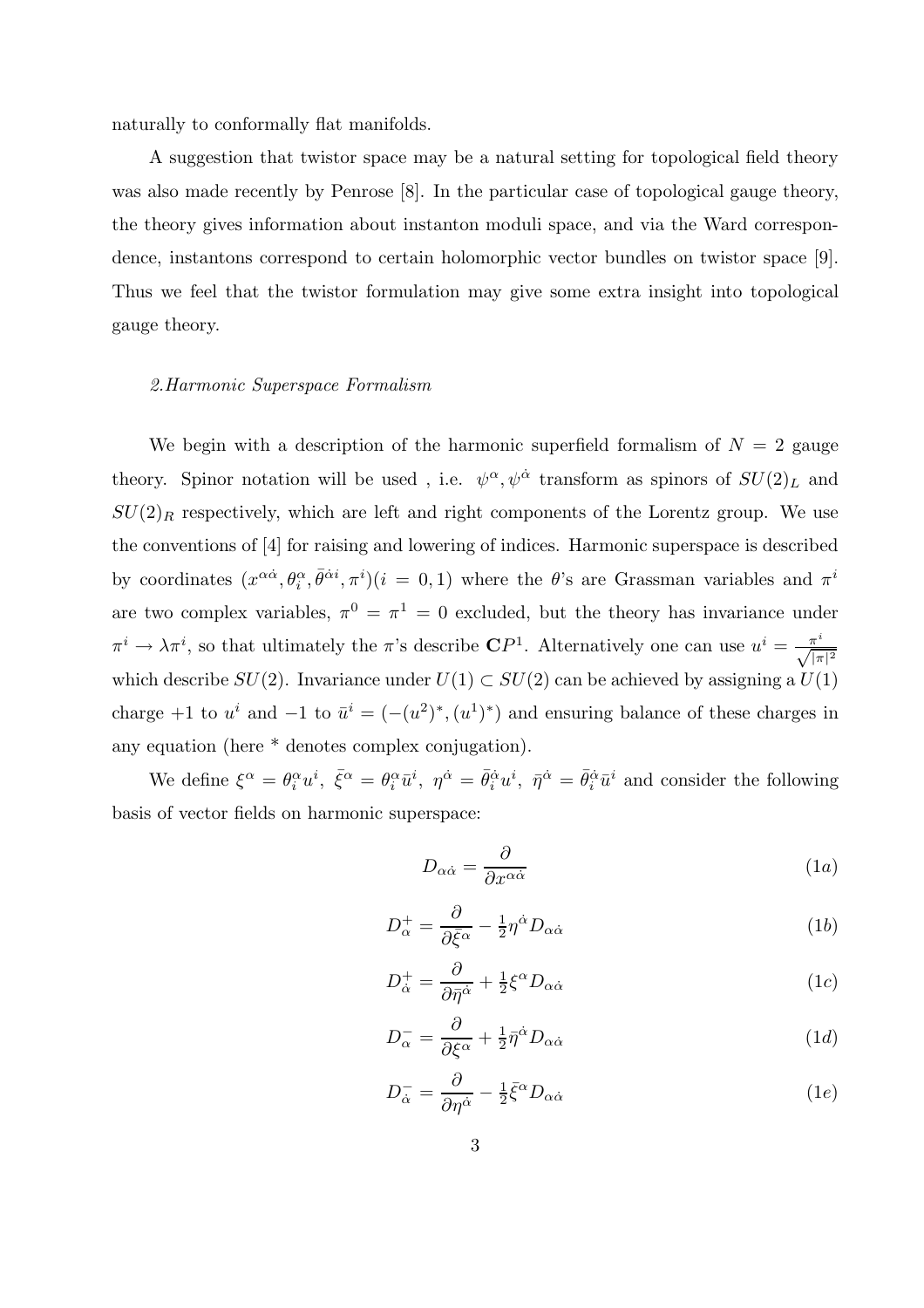$$
D^{++} = u^i \frac{\partial}{\partial \bar{u}^i} + \xi^\alpha \frac{\partial}{\partial \bar{\xi}^\alpha} + \eta^\dot{\alpha} \frac{\partial}{\partial \bar{\eta}^\dot{\alpha}} \tag{1f}
$$

$$
D^{--} = \bar{u}^i \frac{\partial}{\partial u^i} + \bar{\xi}^\alpha \frac{\partial}{\partial \xi^\alpha} + \bar{\eta}^{\dot{\alpha}} \frac{\partial}{\partial \eta^{\dot{\alpha}}}
$$
(1*g*)

$$
D^{0} = \frac{1}{2} \left( u^{i} \frac{\partial}{\partial u^{i}} + \xi^{\alpha} \frac{\partial}{\partial \xi^{\alpha}} + \eta^{\dot{\alpha}} \frac{\partial}{\partial \eta^{\dot{\alpha}}} - \bar{u}^{i} \frac{\partial}{\partial \bar{u}^{i}} - \bar{\xi}^{\alpha} \frac{\partial}{\partial \bar{\xi}^{\alpha}} - \bar{\eta}^{\dot{\alpha}} \frac{\partial}{\partial \bar{\eta}^{\dot{\alpha}}} \right)
$$
(1*h*)

Here the +'s and  $-$ 's associated with each operator tell us its associated  $U(1)$  charge. Any expression of fixed charge is an eigenfunction of  $D^0$  (with eigenvalue half of the charge), so for our purposes  $D^0$  can be regarded as a number, rather than a differential operator. We note the following graded commutation relations of the above operators:

$$
\{D_{\alpha}^{+}, D_{\beta}^{+}\} = \{D_{\dot{\alpha}}^{+}, D_{\dot{\beta}}^{+}\} = \{D_{\alpha}^{+}, D_{\dot{\alpha}}^{+}\} = 0
$$
 (2a)

$$
\{D_{\alpha}^{-}, D_{\beta}^{-}\} = \{D_{\dot{\alpha}}^{-}, D_{\dot{\beta}}^{-}\} = \{D_{\alpha}^{-}, D_{\dot{\alpha}}^{-}\} = 0
$$
\n(2b)

$$
\{D_{\alpha}^{-}, D_{\dot{\alpha}}^{+}\} = -\{D_{\alpha}^{+}, D_{\dot{\alpha}}^{-}\} = D_{\alpha\dot{\alpha}} \tag{2c}
$$

$$
[D^{++}, D^+_{\alpha}] = [D^{++}, D^+_{\dot{\alpha}}] = 0
$$
\n(2d)

$$
[D^{++}, D_{\alpha}^-] = -D_{\alpha}^+ \tag{2e}
$$

$$
[D^{++}, D^-_{\dot{\alpha}}] = -D^+_{\dot{\alpha}} \tag{2f}
$$

$$
[D^{--}, D^-_{\alpha}] = [D^{--}, D^-_{\dot{\alpha}}] = 0 \tag{2g}
$$

$$
[D^{--}, D^+_{\alpha}] = -D^-_{\alpha} \tag{2h}
$$

$$
[D^{--}, D^+_{\dot{\alpha}}] = -D^-_{\dot{\alpha}} \tag{2i}
$$

$$
[D^{++}, D^{--}] = 2D^0 \tag{2j}
$$

These derivative operators can be made covariant by introducing gauge potentials for each of them, e.g.  $D^{++} \rightarrow \nabla^{++} = D^{++} + A^{++}$ , (we do not gauge  $D^0$  though), and we can define field strengths in the obvious way, e.g.  $F^{++,--} = [\nabla^{++}, \nabla^{--}] - 2D^0$ . Now, given an  $N=2$  gauge field on regular superspace  $(\mathcal{A}_{\alpha\dot{\alpha}}, \mathcal{A}_{\dot{\alpha}}, \mathcal{A}_{\dot{\alpha}i})$  satisfying the usual constraints [10], we can define a gauge field on harmonic superspace by setting

$$
A^{++} = A^{--} = 0 \tag{3a}
$$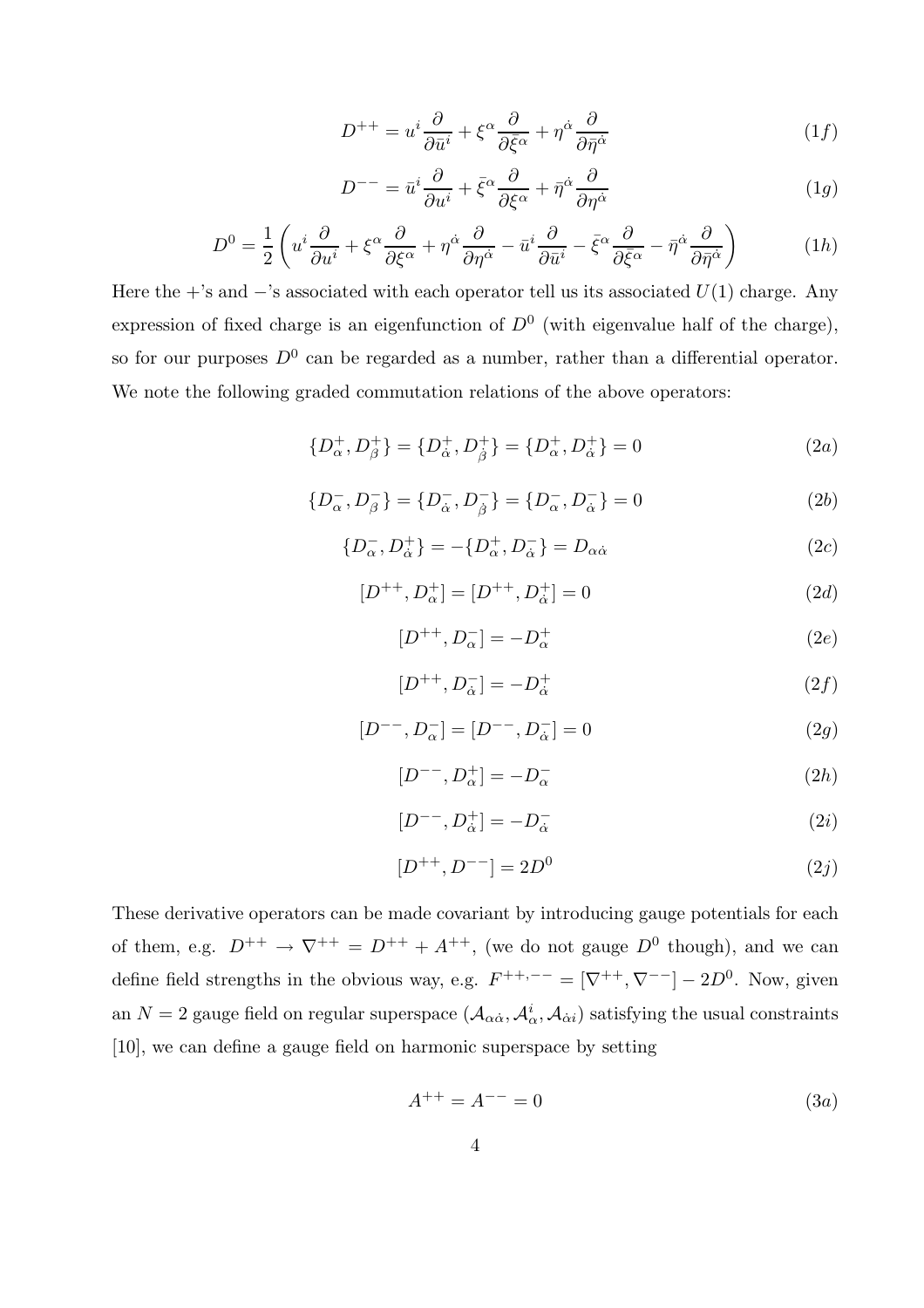$$
A_{\alpha}^{+} = \mathcal{A}_{\alpha}^{i} u^{i} \tag{3b}
$$

$$
A_{\alpha}^{-} = \mathcal{A}_{\alpha}^{i} \bar{u}^{i} \tag{3c}
$$

$$
A_{\dot{\alpha}}^+ = \mathcal{A}_{\dot{\alpha}}^i u^i \tag{3d}
$$

$$
A_{\dot{\alpha}}^{-} = \mathcal{A}_{\dot{\alpha}}^{i} \bar{u}^{i} \tag{3e}
$$

$$
A_{\alpha\dot{\alpha}} = \mathcal{A}_{\alpha\dot{\alpha}} \tag{3f}
$$

The field strengths associated with all the commutators in (2) will be zero by virtue of these assignments and the  $N = 2$  constraints. The usual  $N = 2$  field strengths  $W, \bar{W}$  are given by

$$
\{\nabla^+_{\alpha}, \nabla^-_{\beta}\} = W \epsilon_{\alpha\beta} \tag{4a}
$$

$$
\{\nabla^+_{\dot{\alpha}}, \nabla^-_{\dot{\beta}}\} = \bar{W}\epsilon_{\dot{\alpha}\dot{\beta}}\tag{4b}
$$

By virtue of the vanishing of the field strengths associated with the commutators in (2a) we can obtain a gauge equivalent description with  $A^+_{\alpha} = A^+_{\dot{\alpha}} = 0$ . In this gauge  $A^{++}$  and  $A^{--}$ will be non-zero. The vanishing of the field strengths associated with the commutators in (2d,h,i,j,c) in this gauge imply (respectively)

$$
D_{\alpha}^{+}A^{++} = D_{\dot{\alpha}}^{+}A^{++} = 0 \tag{5a}
$$

$$
A_{\alpha}^{-} = D_{\alpha}^{+} A^{--}
$$
 (5b)

$$
A_{\dot{\alpha}}^{-} = D_{\dot{\alpha}}^{+} A^{-} \tag{5c}
$$

$$
D^{++}A^{--} - D^{--}A^{++} + [A^{++}, A^{--}] = 0
$$
\n(5d)

$$
A_{\alpha\dot{\alpha}} = D^+_{\dot{\alpha}} D^+_{\alpha} A^{--} \tag{5e}
$$

Equation (5a) is the definition of analyticity in harmonic superspace; it requires that  $A^{++}$ depends on  $x^{\alpha\dot{\alpha}}, \bar{\xi}^{\alpha}, \bar{\eta}^{\dot{\alpha}}$  only through the combination  $y^{\alpha\dot{\alpha}} = x^{\alpha\dot{\alpha}} + \frac{1}{2}$  $\frac{1}{2}(\xi^{\alpha}\bar{\eta}^{\dot{\alpha}}+\bar{\xi}^{\alpha}\eta^{\dot{\alpha}}).$  (5d) determines  $A^{--}$  in terms of  $A^{++}$  (see [11]), whence (5b,c,e) give all other components of the gauge field. Thus all physical quantities are given in terms of the analytic superfield  $A^{++}$ . (Furthermore it is possible to show that apart from the analyticity condition there are no other constraints on  $A^{++}$ ; to do this, given an analytic  $A^{++}$  we construct a full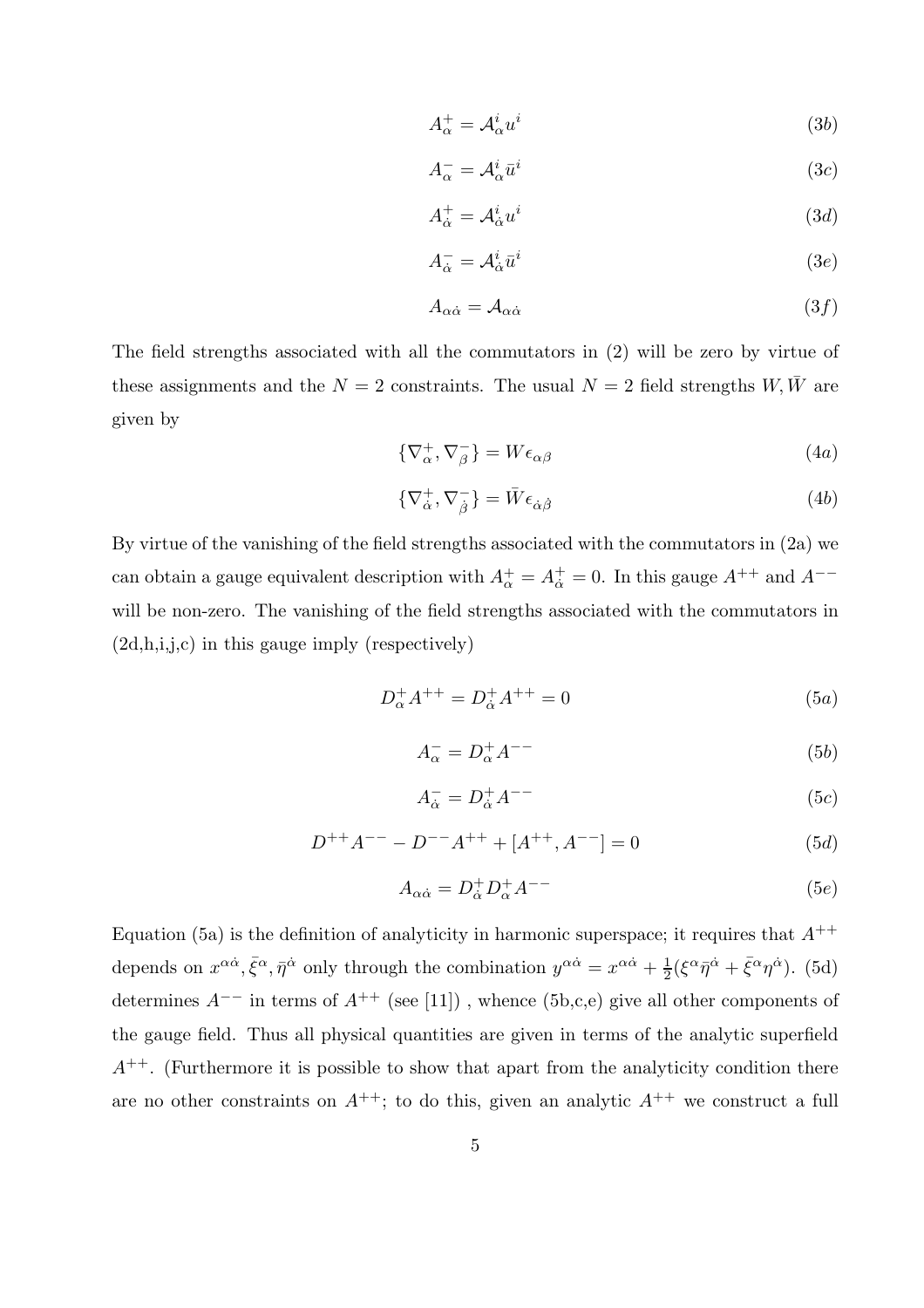gauge field on harmonic superspace by (5b)-(5e), and setting  $A^+_{\alpha} = A^+_{\dot{\alpha}} = 0$ , then change gauge back to a gauge where  $A^{++} = A^{--} = 0$ , using (5d). From the gauge field in this gauge it is easy to construct a gauge field on regular superspace and to check it satisfies the usual  $N = 2$  constraints.) In the new gauge the field strengths are

$$
W = \frac{1}{2}D_{\alpha}^{+}D^{+\alpha}A^{--} \tag{6a}
$$

$$
\bar{W} = \frac{1}{2} D_{\dot{\alpha}}^+ D^{+\dot{\alpha}} A^{--} \tag{6b}
$$

These satisfy covariant chirality conditions so that

$$
D_{\alpha}^+ Tr(W^2) = D_{\alpha}^- Tr(W^2) = 0 \tag{7a}
$$

$$
D_{\dot{\alpha}}^{+}Tr(\bar{W}^{2}) = D_{\dot{\alpha}}^{-}Tr(\bar{W}^{2}) = 0
$$
\n(7b)

The action for  $N = 2$  theory can be taken as the sum of

$$
S_{+} = \int d^{4}x du d^{2}\eta d^{2}\bar{\eta} \ Tr(W^{2})
$$
\n(8a)

$$
S_{-} = \int d^4x du d^2\xi d^2\bar{\xi} \ Tr(\bar{W}^2)
$$
\n(8b)

where du is an invariant measure on  $\mathbb{C}P^1 = SU(2)/U(1)$ .

In the formalism we have given the supersymmetry generators are given by

$$
Q^i_{\alpha} = u^i \frac{\partial}{\partial \xi^{\alpha}} + \bar{u}^i \frac{\partial}{\partial \bar{\xi}^{\alpha}} + \frac{1}{2} \left( \bar{\eta}^{\dot{\alpha}} u^i - \eta^{\dot{\alpha}} \bar{u}^i \right) D_{\alpha \dot{\alpha}} \tag{9a}
$$

$$
Q_{\dot{\alpha}j} = -u_j \frac{\partial}{\partial \eta^{\dot{\alpha}}} - \bar{u}_j \frac{\partial}{\partial \bar{\eta}^{\dot{\alpha}}} + \frac{1}{2} \left( \bar{\xi}^{\alpha} u_j - \xi^{\alpha} \bar{u}_j \right) D_{\alpha \dot{\alpha}} \tag{9b}
$$

All of these (anti)commute with all of the derivatives in (1). Finally we note that in this formalism we can write  $A^{++}$ , following [3], in a Wess- Zumino type gauge in the form

$$
A^{++} = \phi(y)\eta \cdot \eta + \lambda(y)\xi \cdot \xi + V_{\alpha\dot{\alpha}}(y)\xi^{\alpha}\eta^{\dot{\alpha}} + \chi_{\dot{\alpha}i}(y)\xi \cdot \xi\eta^{\dot{\alpha}}\bar{u}^i + \psi_{\alpha i}(y)\eta \cdot \eta \xi^{\alpha}\bar{u}^i + D_{(ij)}(y)\xi \cdot \xi\eta \cdot \eta\bar{u}^i\bar{u}^j
$$
\n(10)

(where  $\eta \cdot \eta = \eta_{\dot{\alpha}} \eta^{\dot{\alpha}}$  etc.) thus identifying the usual component fields of  $N = 2$  gauge theory  $(D_{(ij)})$  is an auxiliary field).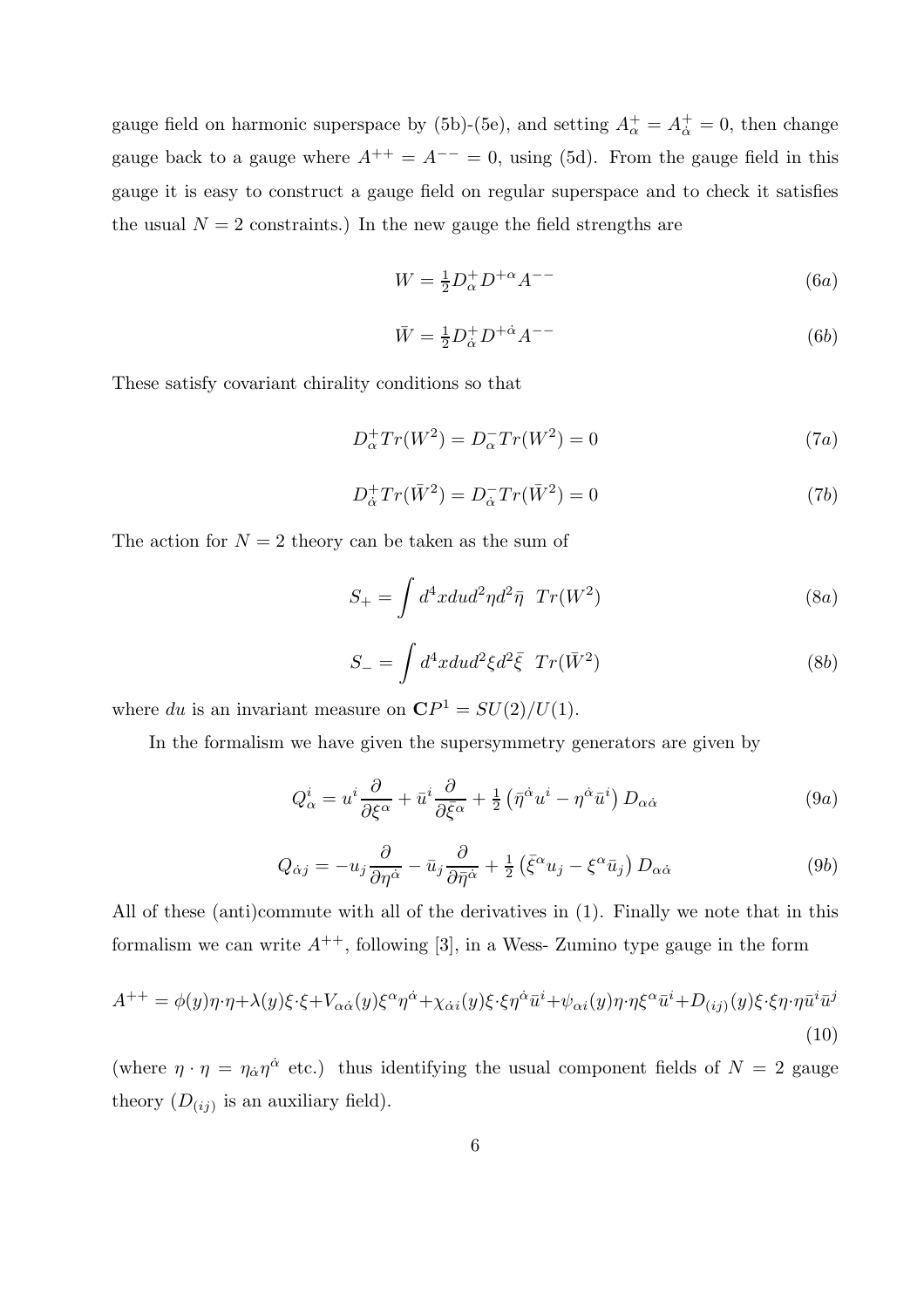#### 3.Topological Gauge Theory

To obtain Witten's topological gauge theory, we identify  $SU(2)<sub>I</sub>$ , under which  $u<sup>i</sup> =$  $\frac{\pi^i}{\sqrt{|\pi|^2}}$  is a doublet, with the right chirality component of the the Lorentz group, so we replace  $\pi^i$  by  $\pi^{\dot{\alpha}}$ . Harmonic superspace is now given by coordinates  $x^{\alpha\dot{\alpha}}, \pi^{\dot{\alpha}}, \bar{\pi}^{\dot{\alpha}}, \xi^{\alpha}, \bar{\xi}^{\alpha}, \eta^{\dot{\alpha}}, \bar{\eta}^{\dot{\alpha}}$ . Projective twistor space, realised as a  $\mathbf{C}P^1$  bundle over spacetime, is described by  $(x^{\alpha\dot{\alpha}}, \pi^{\dot{\alpha}}, \bar{\pi}^{\dot{\alpha}})$ , so harmonic superspace is now a supersymmetric version of projective twistor space. The supertwistors thus obtained are related to, but not the same as, the standard supertwistors obtained from superextensions of the conformal group [12].

Because of the chirality property  $(7a)$ ,  $Tr(W^2)$  can only depend on  $x^{\alpha\dot{\alpha}}, \xi^{\alpha}, \bar{\xi}^{\alpha}$  through the combination  $z^{\alpha\dot{\alpha}} = x^{\alpha\dot{\alpha}} + \frac{1}{2}$  $\frac{1}{2}(\bar{\xi}^{\alpha}\eta^{\dot{\alpha}}-\xi^{\alpha}\bar{\eta}^{\dot{\alpha}}).$  Defining  $\omega^{\alpha}=z^{\alpha\dot{\alpha}}\pi_{\dot{\alpha}}, \bar{\omega}^{\alpha}=z^{\alpha\dot{\alpha}}\bar{\pi}_{\dot{\alpha}},$  we can write the action of the topological gauge theory as

$$
S_{+} = \int \frac{d^2 \omega d^2 \bar{\omega} d^2 \pi d^2 \bar{\pi} d^2 \eta d^2 \bar{\eta}}{(\pi \cdot \bar{\pi})^2} \ Tr(W^2)
$$
(11)

Unlike  $N = 2$  gauge theory we do not include the hermitian conjugate  $S_-\$  since (11) has  $(F_{\mu\nu} - \tilde{F}_{\mu\nu})^2, \tilde{F}_{\mu\nu} = \frac{1}{2}$  $\frac{1}{2} \epsilon_{\mu\nu\rho\sigma} F^{\rho\sigma}$ , which is appropriate for instantons. (Needless to say, a conjugate description is obtained by identifying  $SU(2)<sub>I</sub>$  with  $SU(2)<sub>L</sub>$  and using S<sub>−</sub> as the action).

We identify components in the Wess-Zumino gauge, as above, where now

$$
A^{++} = \phi(y) \eta \cdot \eta + \lambda(y) \xi \cdot \xi + V_{\alpha\dot{\alpha}}(y) \xi^{\alpha}\eta^{\dot{\alpha}} + \chi_{\dot{\alpha}\dot{\beta}}(y) \xi \cdot \xi \eta^{\dot{\alpha}} \bar{u}^{\dot{\beta}} + \psi_{\alpha\dot{\alpha}}(y) \eta \cdot \eta \xi^{\alpha} \bar{u}^{\dot{\alpha}} + D_{(\dot{\alpha}\dot{\beta})}(y) \xi \cdot \xi \eta \cdot \eta \bar{u}^{\dot{\alpha}} \bar{u}^{\dot{\beta}} \tag{12}
$$

This gives exactly the field content of [1] (we write  $\chi_{\dot{\alpha}\dot{\beta}} = \eta(y)\epsilon_{\dot{\alpha}\dot{\beta}} + \chi_{(\dot{\alpha}\dot{\beta})}(y)$ , giving Witten's fermionic scalar and fermionic antisymmetric tensor), with the auxiliaries  $D_{(\dot{\alpha}\dot{\beta})}$ . The Q-symmetry operator is given by  $\epsilon^{\dot{\alpha}\dot{\beta}}Q_{\dot{\alpha}\dot{\beta}}$ , where  $Q_{\dot{\alpha}\dot{\beta}}$  are obtained from (9b). This gives

$$
Q = u \cdot \frac{\partial}{\partial \eta} + \bar{u} \cdot \frac{\partial}{\partial \bar{\eta}} + \frac{1}{2} (\bar{\xi}^{\alpha} u^{\dot{\alpha}} - \xi^{\alpha} \bar{u}^{\dot{\alpha}}) D_{\alpha \dot{\alpha}} \tag{13}
$$

The component action of the Q-symmetry can be obtained by letting  $Q$  act on  $A^{++}$ , and then performing a gauge transformation  $A^{++} \rightarrow g^{-1}A^{++}g + g^{-1}D^{++}g$  (g analytic) to restore Wess-Zumino gauge.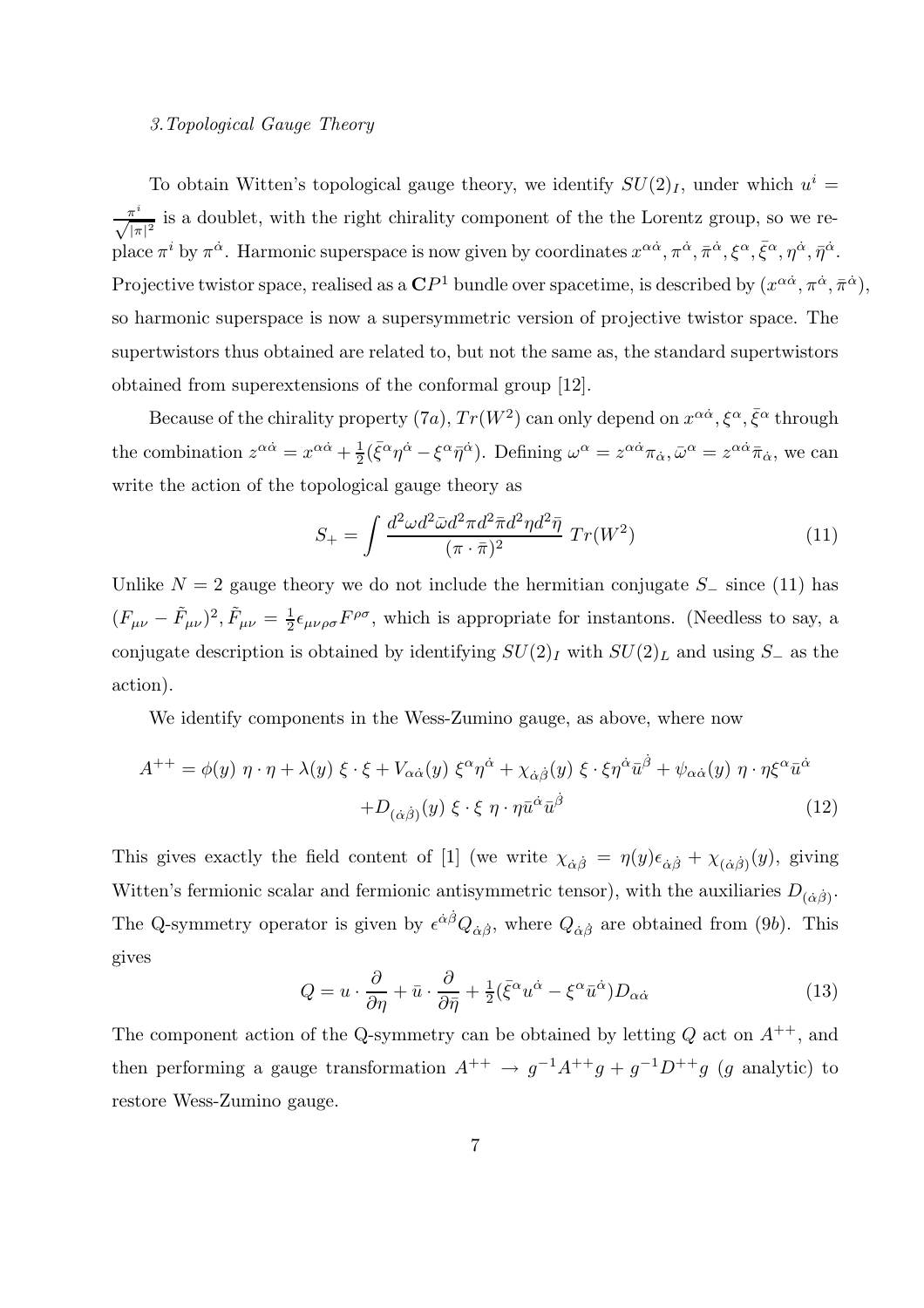Being a superfield formulation, it is trivial to see that the Lagrangian is Q-exact, i.e. is the Q-variation of another field. Writing

$$
Tr(W^{2}) = \mathcal{L}(z) \eta \cdot \eta \bar{\eta} \cdot \bar{\eta} + V_{\dot{\alpha}}(z, u, \bar{u}) \eta^{\dot{\alpha}} \bar{\eta} \cdot \bar{\eta} + \bar{V}_{\dot{\alpha}}(z, u, \bar{u}) \bar{\eta}^{\dot{\alpha}} \eta \cdot \eta + \dots \qquad (14)
$$

we have

$$
Q Tr(W2) = 2\mathcal{L}(z) u \cdot \eta \bar{\eta} \cdot \bar{\eta} + 2\mathcal{L}(z) \bar{u} \cdot \bar{\eta} \eta \cdot \eta + ... \qquad (15)
$$

So

$$
\delta_Q V_{\dot{\alpha}} = 2\mathcal{L} u_{\dot{\alpha}} \tag{16a}
$$

$$
\delta_Q \bar{V}_{\dot{\alpha}} = 2\mathcal{L}\bar{u}_{\dot{\alpha}} \tag{16b}
$$

and thus we conclude  $\mathcal{L} = \delta_Q V$  where  $V = \frac{1}{2}$  $\frac{1}{2}(\bar{V}_{\dot{\alpha}}u^{\dot{\alpha}} - V_{\dot{\alpha}}\bar{u}^{\dot{\alpha}})$ . (An explicit formula for V in component fields, corresponding to that in [1], can easily be obtained, starting from the component form of W given in [10] for the regular  $N = 2$  theory. With the auxiliary fields, as expected, this proof does not depend on the equations of motion.)

It is also straightforward in this formalism to write the correlators yielding the Donaldson polynomials. From the chirality property  $(7b)$ ,  $Tr(\bar{W}^2)$  only depends on  $x^{\alpha\dot{\alpha}}, \eta^{\dot{\alpha}}, \bar{\eta}^{\dot{\alpha}}$ through the combination  $\tilde{z}^{\alpha \dot{\alpha}} = x^{\alpha \dot{\alpha}} - \frac{1}{2}$  $\frac{1}{2}(\bar{\xi}^{\alpha}\eta^{\dot{\alpha}} - {\xi}^{\alpha}\bar{\eta}^{\dot{\alpha}}),$  and hence we can check that

$$
Q Tr(\bar{W}^2) = (\bar{\xi}^{\alpha} u^{\dot{\alpha}} - \xi^{\alpha} \bar{u}^{\dot{\alpha}}) D_{\alpha \dot{\alpha}} Tr(\bar{W}^2)
$$
\n(17)

and thus  $Tr(\bar{W}^2)|_{\xi=\bar{\xi}=0}$  is Q-invariant (and gauge invariant). This is exactly the  $Tr\phi^2$ field used to construct the Donaldson polynomials, which can thus be identified with the correlators

$$
\int d\mu(A^{++}) \exp(-S_+) \ Tr(\bar{W}^2)(x_1) Tr(\bar{W}^2)(x_2) \dots Tr(\bar{W}^2)(x_n)|_{\xi = \bar{\xi} = 0}
$$
 (18)

If throughout our work we had opted to work with the  $\pi^{\dot{\alpha}}$  variables in place of the  $u^{\dot{\alpha}}$ ones, and had defined  $\tilde{\eta}^{\dot{\alpha}} = \bar{\theta}^{\dot{\alpha}}_{\dot{\beta}} \pi^{\dot{\beta}} (= \sqrt{|\pi|^2} \eta^{\dot{\alpha}})$ , then clearly the Lagrangian  $Tr(W^2)$  would be invariant under the scaling  $\pi^{\dot{\alpha}} \to \lambda \pi^{\dot{\alpha}}, \tilde{\eta}^{\dot{\alpha}} \to \lambda \tilde{\eta}^{\dot{\alpha}}, \lambda \in \mathbb{C}$ . Ignoring changes in  $Tr(W^2)$ which are total derivatives, the Q-symmetry is effectively  $\tilde{\eta}^{\dot{\alpha}} \to \tilde{\eta}^{\dot{\alpha}} + \epsilon \pi^{\dot{\alpha}}$ , where  $\epsilon$  is a real Grassman number. If we write

$$
\Pi = \begin{pmatrix} \pi^{\dot{\alpha}} & \tilde{\eta}^{\dot{\alpha}} \\ 0 & \pi^{\dot{\alpha}} \end{pmatrix} \tag{19}
$$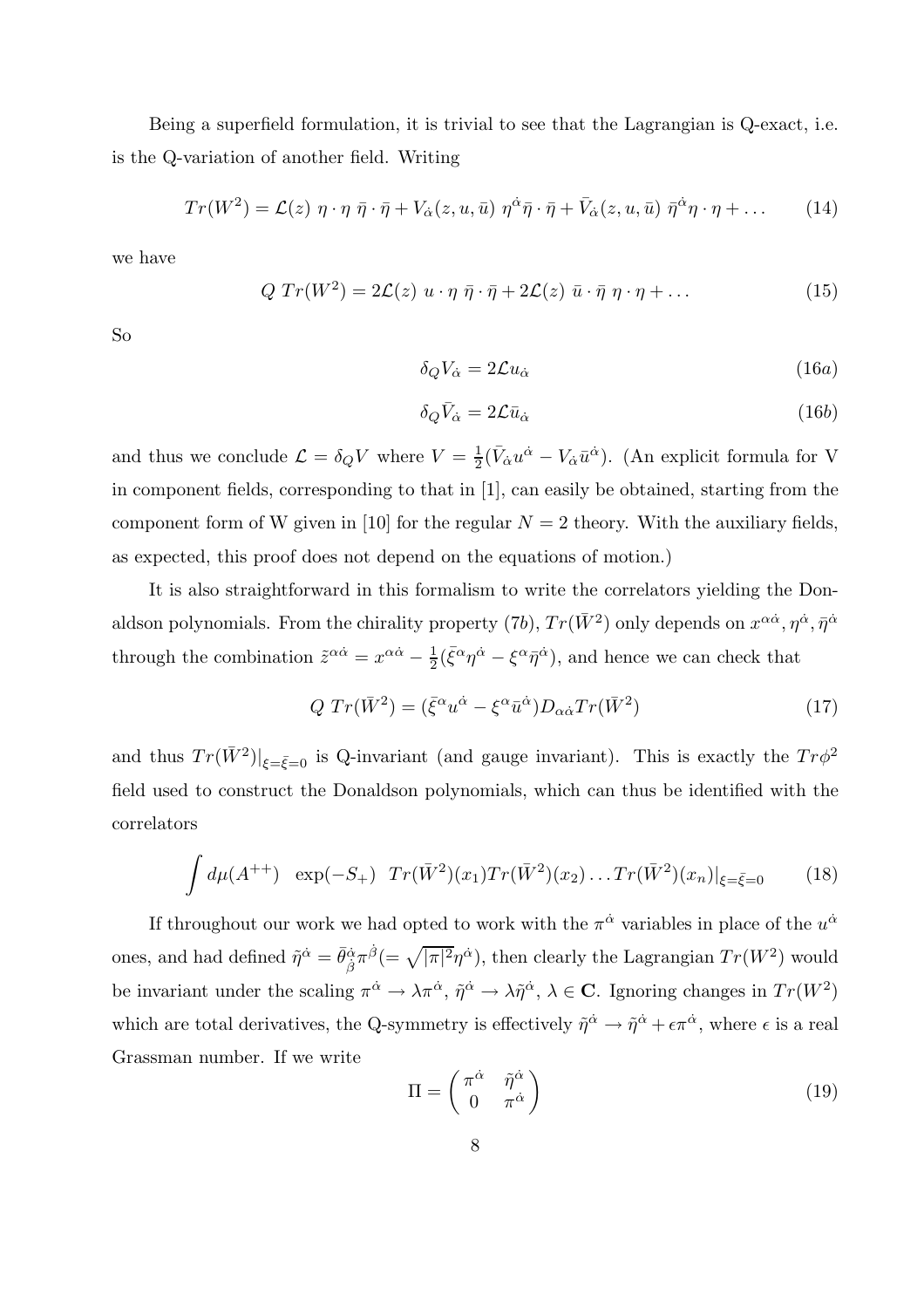then we can combine the two symmetries as

$$
\Pi \to \Lambda \Pi, \quad \Lambda = \begin{pmatrix} \lambda & \epsilon \\ 0 & \lambda \end{pmatrix} \tag{20}
$$

Q-symmetry is thus a Grassman analogue of the scaling  $\pi^{\dot{\alpha}} \to |\lambda|\pi^{\dot{\alpha}}$ . Since  $\epsilon$  is taken to be a real Grassman number the phase information of  $\lambda$  has no analogue.

### $\angle$ 4.CP<sup>5</sup> Formalism

We shall now reformulate the theory in  $(\text{super})\mathbb{C}P^5 \times \mathbb{C}P^3$ . Introduce homogeneous coordinates for  $\mathbb{C}P^5$ ,  $X^M$ ,  $M = 1, \ldots, 6$ , homogeneous coordinates for  $\mathbb{C}P^3$ ,  $Z^i = (\omega^{\alpha}, \pi^{\dot{\alpha}}), i = 1, \ldots, 4$ , and Grassman coordinates  $Q^i = (\xi^{\alpha}, \eta^{\dot{\alpha}}), i = 1, \ldots, 4$  (note the use of the index  $i$  is now different from that of section 2). We can equivalently represent  $X^M$  as an antisymmetric bitwistor  $X^{ij}$  via

$$
X^{ij} = \begin{bmatrix} i\zeta \epsilon & x^{\mu} e^{\mu} \\ -x^{\mu} (e^{\mu})^T & i\tilde{\zeta} \epsilon \end{bmatrix}
$$
 (21)

where  $\zeta = \frac{X^5 - X^6}{\sqrt{2}}$ ,  $\tilde{\zeta} = \frac{X^5 + X^6}{\sqrt{2}}$ ,  $x^{\mu} = X^{\mu}$ ,  $e^{\mu} = (1, i\sigma^k)$  where  $\sigma^k$  are the Pauli matrices,  $\epsilon = i\sigma^2$  and  $\mu$  is an index that runs from 1 to 4 (we shall also use the notation, as throughout this paper,  $x^{\alpha\dot{\alpha}} = (x^{\mu}e^{\mu})^{\alpha\dot{\alpha}}$ . We inroduce the following derivatives:

$$
D_{ij} = \frac{\partial}{\partial X^{ij}}\tag{22a}
$$

$$
D_i^+ = \frac{\partial}{\partial \bar{Q}^i} + \frac{1}{2} Q^k D_{ki}
$$
\n<sup>(22b)</sup>

$$
D_i^- = \frac{\partial}{\partial Q^i} - \frac{1}{2} \bar{Q}^k D_{ki} \tag{22c}
$$

$$
D^{++} = Z^i \frac{\partial}{\partial \bar{Z}^i} + Q^i \frac{\partial}{\partial \bar{Q}^i}
$$
 (22*d*)

$$
D^{--} = \bar{Z}^i \frac{\partial}{\partial Z^i} + \bar{Q}^i \frac{\partial}{\partial Q^i}
$$
 (22*e*)

$$
D^{0} = \frac{1}{2} \left( Z^{i} \frac{\partial}{\partial Z^{i}} + Q^{i} \frac{\partial}{\partial Q^{i}} - \bar{Z}^{i} \frac{\partial}{\partial \bar{Z}^{i}} - \bar{Q}^{i} \frac{\partial}{\partial \bar{Q}^{i}} \right)
$$
(22f)

The commutators that we shall use are

$$
[D^{++}, D_i^+] = 0, \quad [D^{++}, D_i^-] = -D_i^+ \tag{23a}
$$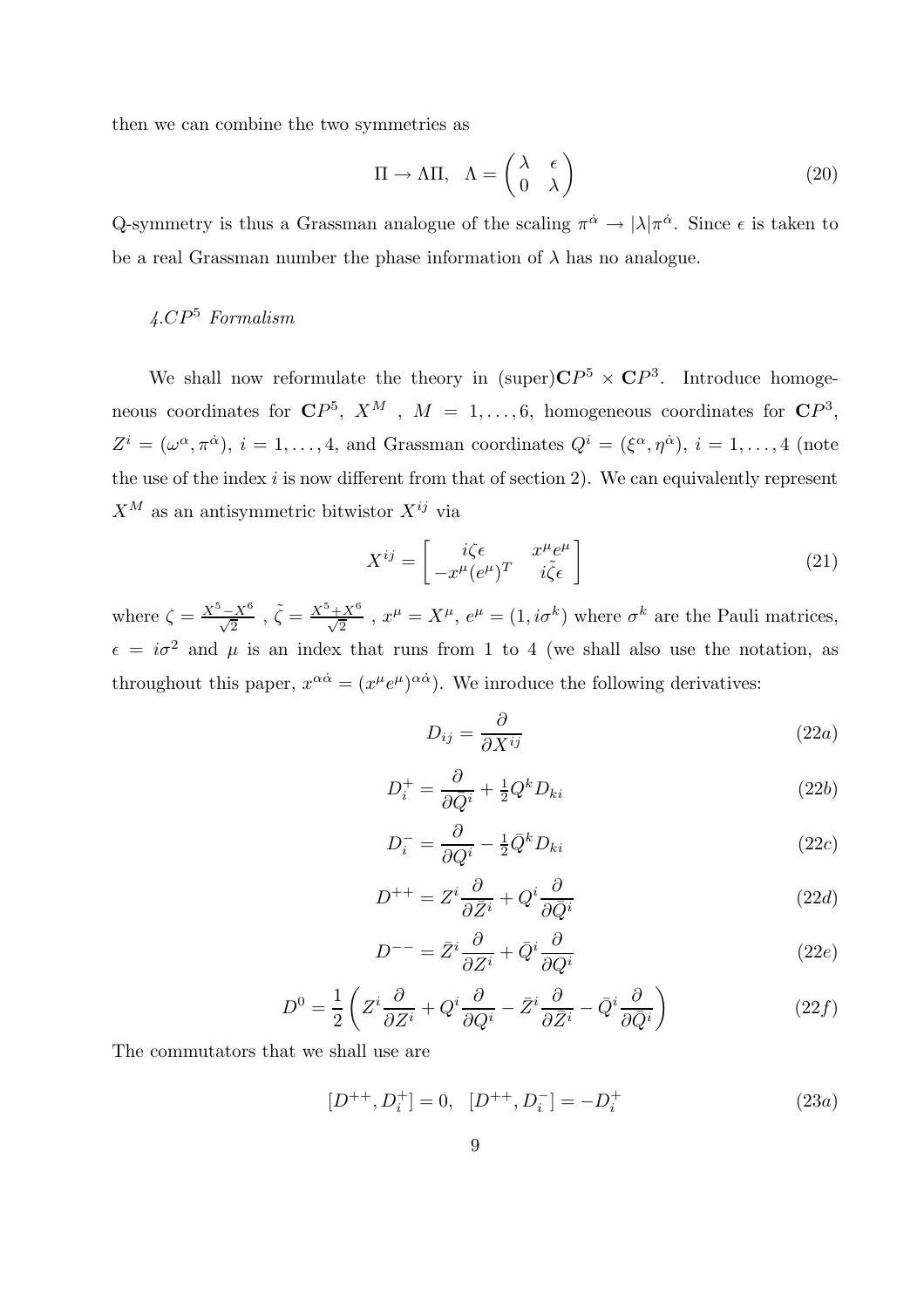$$
[D^{--}, D_i^-] = 0, \quad [D^{--}, D_i^+] = -D_i^- \tag{23b}
$$

$$
[D^{++}, D^{--}] = 2D^0 \tag{23c}
$$

$$
\{D_i^+, D_j^+\} = 0, \quad \{D_i^-, D_j^-\} = 0 \tag{23d}
$$

$$
\{D_i^+, D_j^-\} = -D_{ij} \tag{23e}
$$

We now introduce gauge fields for all the derivatives we have introduced except  $D^0$ , and set all field strengths associated with the above commutation relations to zero. By choosing the gauge  $A_i^+ = 0$  as before, we find the analyticity condition  $D_i^+ A^{++} = 0$ , which implies that in  $A^{++}$ ,  $(X^{ij}, \bar{Q}^i)$  enter only via the combination  $X'^{ij}$  where  $\zeta' = \zeta + \frac{i}{2}$  $\frac{i}{2}\xi \cdot \bar{\xi}, \ \tilde{\zeta}' =$  $\tilde{\zeta}+\frac{i}{2}$  $\frac{i}{2}\eta \cdot \bar{\eta}, x^{\prime \alpha \dot{\alpha}} = x^{\alpha \dot{\alpha}} + \frac{1}{2}$  $\frac{1}{2}(\xi^{\alpha}\bar{\eta}^{\dot{\alpha}}+\bar{\xi}^{\alpha}\eta^{\dot{\alpha}}).$   $A^{++}$  determines  $A^{--}$ ,  $A_i^-$ ,  $A_{ij}$  via  $D^{++}A^{--}$  –  $D^{--}A^{++} + [A^{++}, A^{--}] = 0, A_i^- = D_i^+A^{--}$ , and  $A_{ij} = D_i^+D_j^+A^{--}$ . The potential  $A_{ij}$  has components  $A_{\zeta}$ ,  $A_{\tilde{\zeta}}$  which become W and  $\bar{W}$  once the  $\zeta, \tilde{\zeta}, \omega$  dependence of all functions is restricted suitably. This can be done in a way consistent with the analyticity of  $A^{++}$  by imposing

$$
\Omega(X,Q) \equiv -\frac{1}{8}\epsilon_{ijkl}X^{\prime ij}X^{\prime kl} = \zeta'\tilde{\zeta}'+x^{\prime \mu}x^{\prime \mu} = 0
$$
\n(24a)

$$
Z^i X'_{ij} = 0 \tag{24b}
$$

where  $X'_{ij} = \frac{1}{2}$  $\frac{1}{2}\epsilon_{ijkl}X'^{kl}$ . (Actually (24b) requires (24a) for consistency, so there is some harmless redundancy here. Equation (24b), via the Klein correspondence, can be interpreted as the realisation of the set of projective lines in  $\mathbb{C}P^3$  as a quadric in  $\mathbb{C}P^5$  [6],[7].) These equations are invariant under scaling of  $X^{\prime ij}$  as expected for equations on  $\mathbb{C}P^{5}$ . One can obtain Minkowski space from the quadric (24a) by choice of an infinity twistor. If we set

$$
I = \begin{bmatrix} i\epsilon & 0 \\ 0 & 0 \end{bmatrix} \tag{25}
$$

and remove the points  $I^{kl}X'_{kl} = 0$  from the quadric, then on the remainder of the quadric, by virtue of the scaling symmetry we can set  $I^{kl}X'_{kl} = 2$ , or  $\tilde{\zeta}' = 1$ . This choice breaks the symmetry between  $\alpha$  and  $\dot{\alpha}$ , leaving only a Poincaré invariant structure, as expected for Minkowski space. Also in this case, (24b) gives the standard identification  $\omega^{\alpha}$  =  $x'^{\alpha\dot{\alpha}}\pi_{\dot{\alpha}}$ . Thus on restriction to the quadric (24),  $A^{++}(X',Q,Z,\bar{Z})$  becomes a function of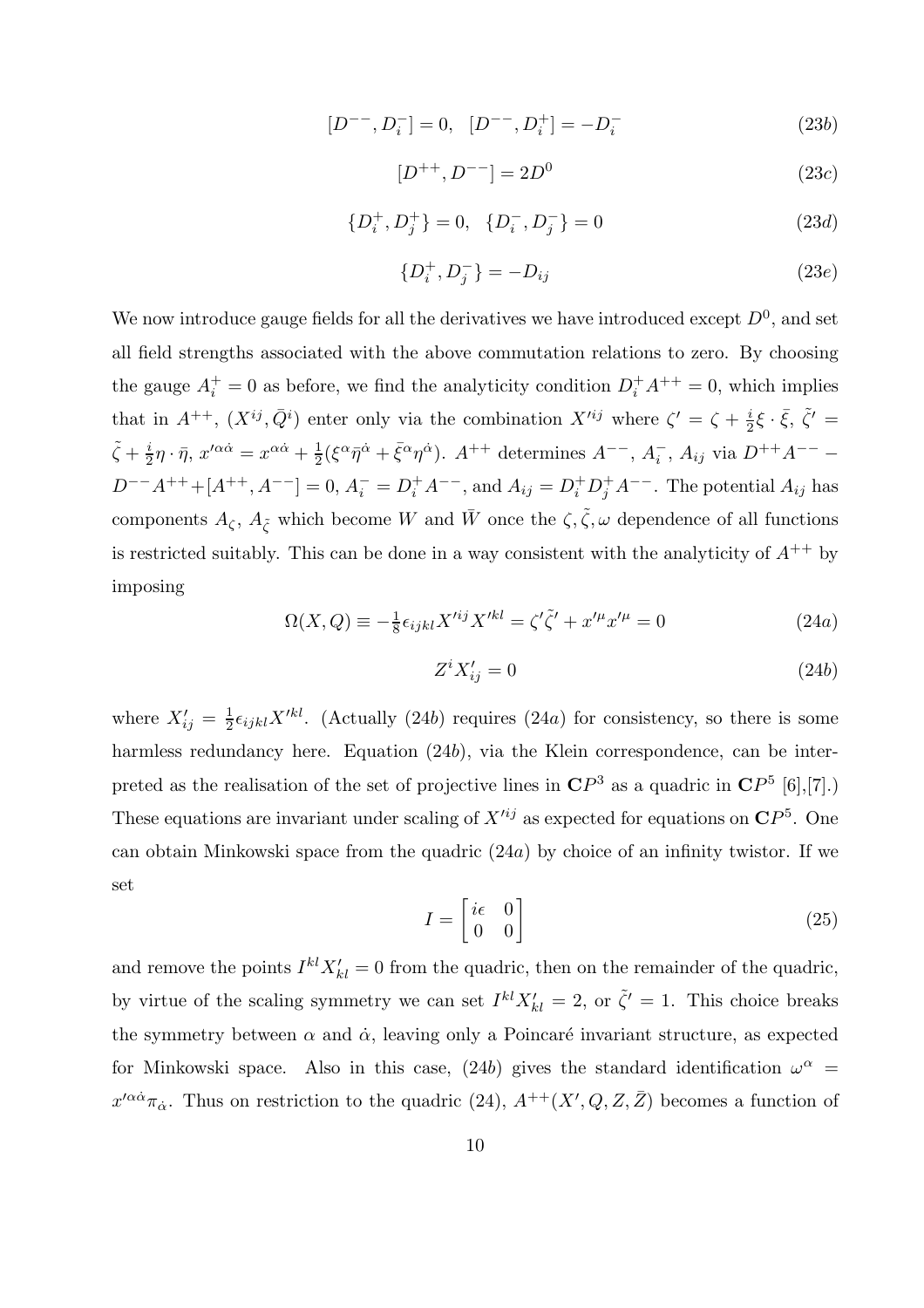$x'^{\alpha\dot{\alpha}}, \pi^{\dot{\alpha}}, \xi^{\alpha}, \eta^{\dot{\alpha}}, \text{ and } D^{++}, D^{--}, D^0, D_i^+, D_i^-$  reproduce the derivatives  $(1b) - (1h)$ . The potentials  $A_{\zeta}, A_{\tilde{\zeta}}$  become  $W, \bar{W}$  respectively, and so the Lagrangian for the Witten theory is  $Tr(A_{\zeta}^2)$ . From the definition of  $\Omega$  we see that  $\frac{\partial}{\partial \zeta'} = \tilde{\zeta}' \frac{\partial}{\partial \Omega}$  (By this we understand that if we were to replace the variable  $\zeta'$  in our formulation by the variable  $\Omega$  this is how we would rewrite the derivative  $\frac{\partial}{\partial \zeta'}$ . Thus a general definition of the Lagrangian is  $Tr(A_{\Omega}^2)$ ,  $A_{\Omega}$  being the gauge potential in the direction  $\frac{\partial}{\partial \Omega}$ , i.e. the potential along the normal to the quadric (24a). For the choice  $\tilde{\zeta}' = 1$  this general Lagrangian reproduces  $Tr(W^2)$ ; the choice  $\zeta' = 1$ , corresponding to an infinity twistor

$$
\tilde{I} = \begin{bmatrix} 0 & 0 \\ 0 & i\epsilon \end{bmatrix} \tag{26}
$$

leads to  $Tr(\bar{W}^2)$ , which is the Lagrangian for the theory appropriate to anti-instantons with  $(F_{\mu\nu} + \tilde{F}_{\mu\nu})^2$  in the action (obtained from  $N = 2$  theory by identifying  $SU(2)_I$  with the component  $SU(2)_L$  of the Lorentz group). We must finally, of course, restrict to the subspace of real  $x^{\mu}$  in the quadric (24).

Although we have until now emphasized the flat space formulation, the  $\mathbb{C}P^{5}$  approach extends naturally to all conformally flat spacetimes. Such spaces can be obtained by different choices of the infinity twistor I and removing  $I \cdot X$  from the quadric (24) [6]. The complete topological invariance, under arbitrary variations of the metric, is still not manifest in this approach; nevertheless we expect it to be a fruitful perspective on the theory.

#### References

- [1] E.Witten, Comm. Math. Phys. 117 (1988) 353.
- [2] P.Braam, lectures given at the Fifth Annual University of California Summer School on Nonlinear Science, Physics and Geometry (June 1989).
- [3] L.Baulieu and I.M.Singer, Topological Yang Mills Symmetry, LPTHE preprint 88/18, LPTENS preprint 88/15, talk given at the Annecy meeting on Conformal Field Theory and Related Topics (March 1988). J.M.F.Labastida and M.Pernici, Phys. Lett. B212 (1988) 56. R.Brooks, D.Montano and J.Sonnenschein, Phys. Lett. B214 (1988) 91.